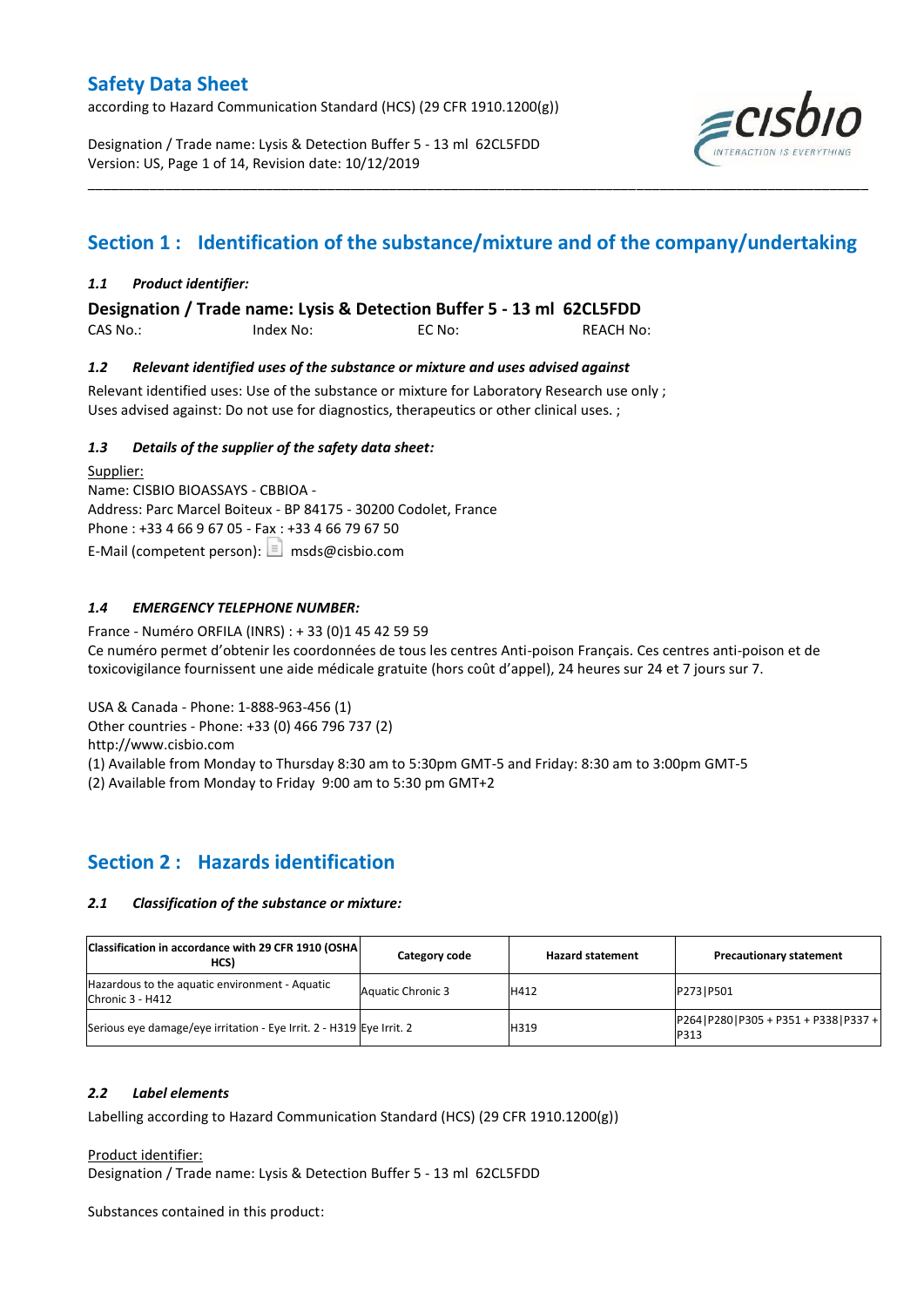according to Hazard Communication Standard (HCS) (29 CFR 1910.1200(g))

Designation / Trade name: Lysis & Detection Buffer 5 - 13 ml 62CL5FDD Version: US, Page 2 of 14, Revision date: 10/12/2019



Hazard pictograms GHS07-exclam



### Signal word: Warning

## Hazard and precautionary statements:

| Code               | Phrase de risque                                                                                                                                                                                                        |
|--------------------|-------------------------------------------------------------------------------------------------------------------------------------------------------------------------------------------------------------------------|
| H319               | Provoque une sévère irritation des yeux                                                                                                                                                                                 |
| H412               | Nocif pour les organismes aquatiques, entraîne des effets néfastes à long terme                                                                                                                                         |
| P264               | Se laver  soigneusement après manipulation.                                                                                                                                                                             |
| P273               | Éviter le rejet dans l'environnement.                                                                                                                                                                                   |
| P280               | Porter des gants de protection/des vêtements de protection/un équipement de protection des yeux/du visage.                                                                                                              |
| P305 + P351 + P338 | EN CAS DE CONTACT AVEC LES YEUX: Rincer avec précaution à l'eau pendant plusieurs minutes. Enlever les lentilles de contact si la victime<br>en porte et si elles peuvent être facilement enlevées. Continuer à rincer. |
| $P337 + P313$      | Si l'irritation des yeux persiste: Demander un avis médical/Consulter un médecin.                                                                                                                                       |
| P501               | Éliminer le contenu/récipient dans                                                                                                                                                                                      |

\_\_\_\_\_\_\_\_\_\_\_\_\_\_\_\_\_\_\_\_\_\_\_\_\_\_\_\_\_\_\_\_\_\_\_\_\_\_\_\_\_\_\_\_\_\_\_\_\_\_\_\_\_\_\_\_\_\_\_\_\_\_\_\_\_\_\_\_\_\_\_\_\_\_\_\_\_\_\_\_\_\_\_\_\_\_\_\_\_\_\_\_\_\_\_\_\_\_\_\_\_

### *2.3 Other hazards*

The mixture contains substances classified as 'Substances of Very High Concern' (SVHC) published by the European CHemicals Agency (ECHA) under article 57 of REACH at levels of 0.1% or higher. This substance or mixture contains no components considered to be either persistent, bioaccumulative and toxic (PBT), or very persistent and very bioaccumulative (vPvB) at levels of 0.1% or higher ;

Adverse human health effects: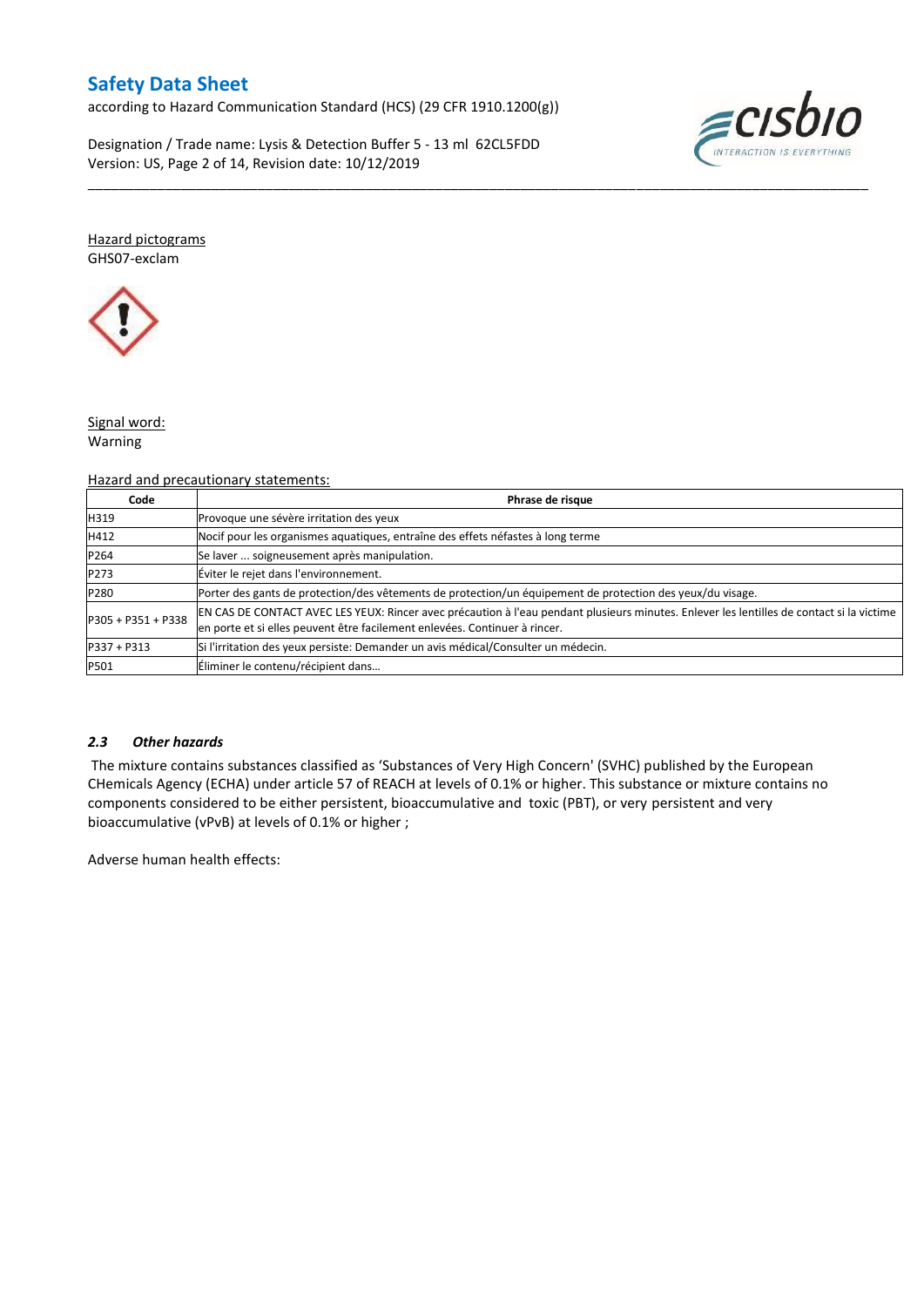according to Hazard Communication Standard (HCS) (29 CFR 1910.1200(g))

Designation / Trade name: Lysis & Detection Buffer 5 - 13 ml 62CL5FDD Version: US, Page 3 of 14, Revision date: 10/12/2019



## **Section 3 : Composition/information on ingredients**

### *3.2 Mixtures*

Hazardous ingredients:

| Substance name                                                                                 | CAS <sub>n</sub> ° | Index n°     | EC n°     | <b>Classification in accordance with 29 CFR</b><br><b>1910 (OSHA HCS)</b>                                                                                                                                                            | Concentration<br>(%) | <b>SCL</b> | M-factor |
|------------------------------------------------------------------------------------------------|--------------------|--------------|-----------|--------------------------------------------------------------------------------------------------------------------------------------------------------------------------------------------------------------------------------------|----------------------|------------|----------|
| Poly(oxy-1,2-ethanediyl),<br>$\alpha$ -[4-(1,1,3,3-<br>tetramethylbutyl)phenyl]-<br>ω-hydroxy- | 9002-93-1          |              |           | Acute toxicity - Acute Tox. 4 - H302 - Oral<br>Hazardous to the aquatic environment -<br>Aquatic Chronic 2 - H411<br>Serious eye damage/eye irritation - Eye<br>Dam. 1 - H318<br>Skin corrosion/irritation - Skin Irrit. 2 -<br>H315 | $< 3\%$              |            |          |
| $4-(2-$<br>hydroxyethyl)piperazin-1-7365-45-9<br>ylethanesulphonic acid                        |                    |              | 230-907-9 |                                                                                                                                                                                                                                      | < 3%                 |            |          |
| potassium fluoride                                                                             | 7789-23-3          | 009-005-00-2 | 232-151-5 | Acute toxicity - Acute Tox. 3 - H301 - Oral<br>Acute toxicity - Acute Tox. 3 - H311 -<br>Dermal<br>Acute toxicity - Acute Tox. 3 - H331 -<br>Inhalation                                                                              | $< 1\%$              |            |          |
| sodium azide                                                                                   | 26628-22-8         | 011-004-00-7 | 247-852-1 | Acute toxicity - Acute Tox. 2 - H300 - Oral<br>Hazardous to the aquatic environment -<br>Aquatic Acute 1 - H400<br>Hazardous to the aquatic environment -<br>Aquatic Chronic 1 - H410                                                | $< 1\%$              |            |          |

\_\_\_\_\_\_\_\_\_\_\_\_\_\_\_\_\_\_\_\_\_\_\_\_\_\_\_\_\_\_\_\_\_\_\_\_\_\_\_\_\_\_\_\_\_\_\_\_\_\_\_\_\_\_\_\_\_\_\_\_\_\_\_\_\_\_\_\_\_\_\_\_\_\_\_\_\_\_\_\_\_\_\_\_\_\_\_\_\_\_\_\_\_\_\_\_\_\_\_\_\_

Additional information:

Full text of H- and EUH-phrases: see SECTION 16.

## **Section 4 : First aid measures**

## *4.1 Description of first aid measures*

**General information**: Do not leave affected person unattended. ;

**Following inhalation**: In case of respiratory tract irritation, consult a physician. ;

**Following skin contact**:After contact with skin, wash immediately with water ;

**Following eye contact**: After contact with the eyes, rinse with water with the eyelids open for a sufficient length of time, then consult an ophthalmologist immediately. ;

**Following ingestion**: Do NOT induce vomiting. ;

**Self-protection of the first aider**:

## *4.2 Most important symptoms and effects, both acute and delayed*

Symptoms: No known symptoms to date. ; Effects:

*4.3 Indication of any immediate medical attention and special treatment needed*

Notes for the doctor: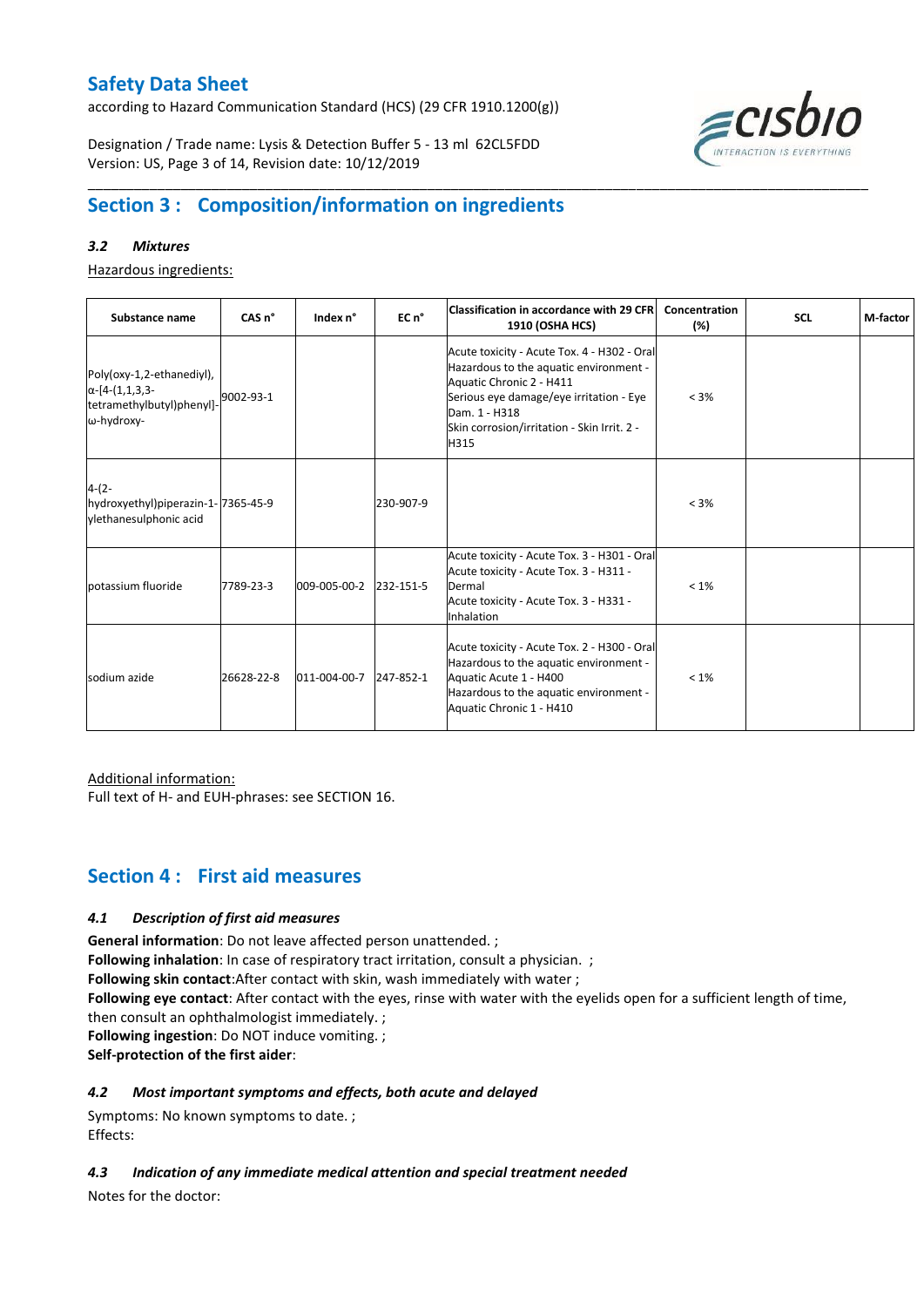according to Hazard Communication Standard (HCS) (29 CFR 1910.1200(g))

Designation / Trade name: Lysis & Detection Buffer 5 - 13 ml 62CL5FDD Version: US, Page 4 of 14, Revision date: 10/12/2019



## **Section 5 : Firefighting measures**

### *5.1 Extinguishing media:*

Suitable extinguishing media: This product is not flammable. Use extinguishing agent suitable for type of surrounding fire ;

\_\_\_\_\_\_\_\_\_\_\_\_\_\_\_\_\_\_\_\_\_\_\_\_\_\_\_\_\_\_\_\_\_\_\_\_\_\_\_\_\_\_\_\_\_\_\_\_\_\_\_\_\_\_\_\_\_\_\_\_\_\_\_\_\_\_\_\_\_\_\_\_\_\_\_\_\_\_\_\_\_\_\_\_\_\_\_\_\_\_\_\_\_\_\_\_\_\_\_\_\_

### *5.2 Special hazards arising from the substance or mixture*

Hazardous combustion products: /

#### *5.3 Advice for fire-fighters*

Wear Protective clothing. ; Additional information:

## **Section 6 : Accidental release measures**

#### *6.1 Personal precautions, protective equipment and emergency procedures*

Emergency procedures: Provide adequate ventilation. ;

#### *6.2 Environmental precautions*

Do not allow to enter into surface water or drains. ;

### *6.3 Methods and material for containment and cleaning up*

For cleaning up: Suitable material for taking up: Absorbing material, organic ; Other information:

#### *6.4 Reference to other sections*

Additional information:

## **Section 7 : Handling and storage**

#### *7.1 Precautions for safe handling*

Protective measures:

Advice on safe handling: Avoid contact with skin, eyes and clothes. ; Fire preventions:

Do not eat, drink or smoke in areas where reagents are handled. ; Advice on general occupational hygiene: Handle in accordance with good industrial hygiene and safety practice ;

#### *7.2 Conditions for safe storage, including any incompatibilities*

Requirements for storage rooms and vessels: Keep container tightly closed.; Hints on storage assembly: Materials to avoid: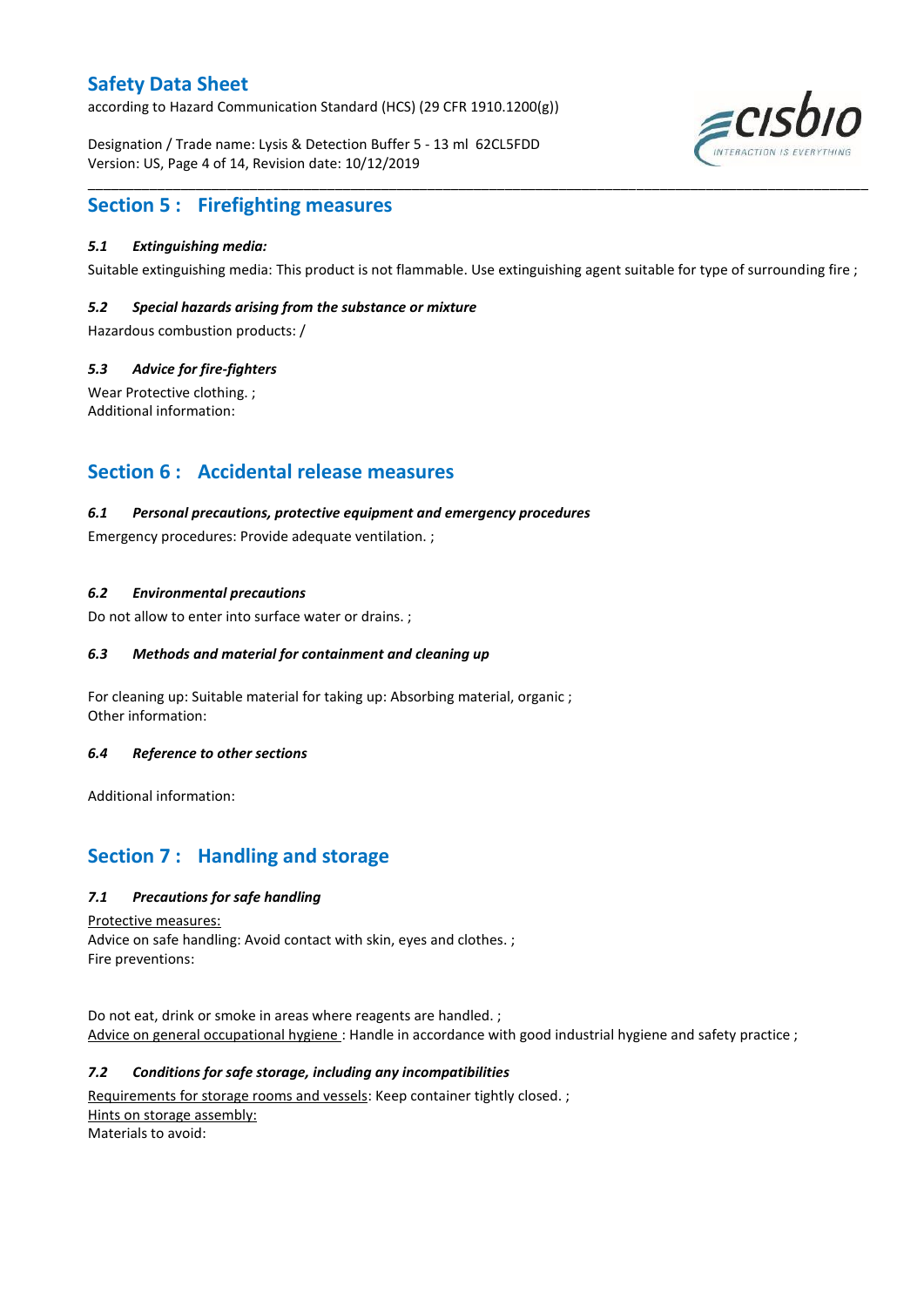according to Hazard Communication Standard (HCS) (29 CFR 1910.1200(g))

Designation / Trade name: Lysis & Detection Buffer 5 - 13 ml 62CL5FDD Version: US, Page 5 of 14, Revision date: 10/12/2019



Further information on storage conditions:

#### *7.3 Specific end uses:*

Recommendations on specific end uses: Observe technical data sheet. ;

## **Section 8 : Exposure controls/personal protection**

### *8.1 Control parameters*

Preliminary remark:

#### 8.1.1 Occupational exposure limits:

OSHA (USA)

| Source:                    | Occupational Safety and Health Administration (OSHA) Permissible Exposure Limits (PELS) from 29 CFR 1910.1000 |               |                                                                            |                                                                               |                                                                      |                                                                        |  |  |  |  |  |
|----------------------------|---------------------------------------------------------------------------------------------------------------|---------------|----------------------------------------------------------------------------|-------------------------------------------------------------------------------|----------------------------------------------------------------------|------------------------------------------------------------------------|--|--|--|--|--|
| Substance                  | EC No.                                                                                                        | <b>CAS-No</b> | <b>OSHA Permissible</b><br><b>Exposure Limit (PEL)</b><br>8-hour TWA (ppm) | <b>OSHA Permissible</b><br><b>Exposure Limit (PEL) 8-</b><br>hour TWA (mg/m3) | <b>OSHA Permissible</b><br><b>Exposure Limit (PEL)</b><br>STEL (ppm) | <b>OSHA Permissible</b><br><b>Exposure Limit (PEL)</b><br>STEL (mg/m3) |  |  |  |  |  |
| 26628-22-8 / 247-<br>852-1 | 247-852-1                                                                                                     | 26628-22-8    |                                                                            |                                                                               |                                                                      |                                                                        |  |  |  |  |  |
| 7365-45-9 / 230-907-       | 230-907-9                                                                                                     | 7365-45-9     |                                                                            |                                                                               |                                                                      |                                                                        |  |  |  |  |  |
| 7789-23-3 / 232-151-       | 232-151-5                                                                                                     | 7789-23-3     |                                                                            |                                                                               |                                                                      |                                                                        |  |  |  |  |  |

\_\_\_\_\_\_\_\_\_\_\_\_\_\_\_\_\_\_\_\_\_\_\_\_\_\_\_\_\_\_\_\_\_\_\_\_\_\_\_\_\_\_\_\_\_\_\_\_\_\_\_\_\_\_\_\_\_\_\_\_\_\_\_\_\_\_\_\_\_\_\_\_\_\_\_\_\_\_\_\_\_\_\_\_\_\_\_\_\_\_\_\_\_\_\_\_\_\_\_\_\_

| Source:                                             | TRGS 903, November 2015, BAuA |               |             |           |  |  |  |  |  |  |
|-----------------------------------------------------|-------------------------------|---------------|-------------|-----------|--|--|--|--|--|--|
| <b>Substance</b>                                    | EC-No.                        | <b>CAS-No</b> | BGW (mg/m3) | BGW (ppm) |  |  |  |  |  |  |
| 26628-22-8 / 247-<br>852-1                          | 247-852-1                     | 26628-22-8    |             |           |  |  |  |  |  |  |
| $\frac{1}{7365-45-9}$ / 230-907-<br>230-907-9<br>19 |                               | 7365-45-9     |             |           |  |  |  |  |  |  |
| $\frac{1}{7789-23-3}$ / 232-151-<br>232-151-5<br>l5 |                               | 7789-23-3     |             |           |  |  |  |  |  |  |

### 8.1.2 DNEL/PNEC-values:

• DNEL worker

| Source:                                                               |                     | <b>IGESTIS – substance database</b> |                                                 |                                                          |                                                          |                                                 |                                                       |                                    |                                                                               |
|-----------------------------------------------------------------------|---------------------|-------------------------------------|-------------------------------------------------|----------------------------------------------------------|----------------------------------------------------------|-------------------------------------------------|-------------------------------------------------------|------------------------------------|-------------------------------------------------------------------------------|
| <b>Substance</b>                                                      | EC No.              | <b>CAS-No</b>                       | Acute - dermal,<br>local effects<br>(mg/kg/day) | Long-term $-$<br>dermal, local<br>effects<br>(mg/kg/day) | Long-term-<br>dermal,<br>systemic effects<br>(mg/kg/day) | Acute -<br>inhalation, local<br>effects (mg/m3) | Acute -<br>inhalation,<br>systemic effects<br>(mg/m3) | Long-term $-$<br>inhalation, local | Long-term $-$<br>inhalation,<br>" effects (mg/m3) systemic effects<br>(mg/m3) |
| $\left  \frac{26628-22-8}{247-852-1} \right $ 26628-22-8<br>247-852-1 |                     |                                     |                                                 |                                                          |                                                          |                                                 |                                                       |                                    |                                                                               |
| 7365-45-9 /<br>230-907-9                                              | 230-907-9 7365-45-9 |                                     |                                                 |                                                          |                                                          |                                                 | 23.5-23.5                                             |                                    |                                                                               |
| 7789-23-3/<br>232-151-5                                               | 232-151-5 7789-23-3 |                                     |                                                 |                                                          |                                                          | $3-3$                                           | $3 - 3$                                               |                                    |                                                                               |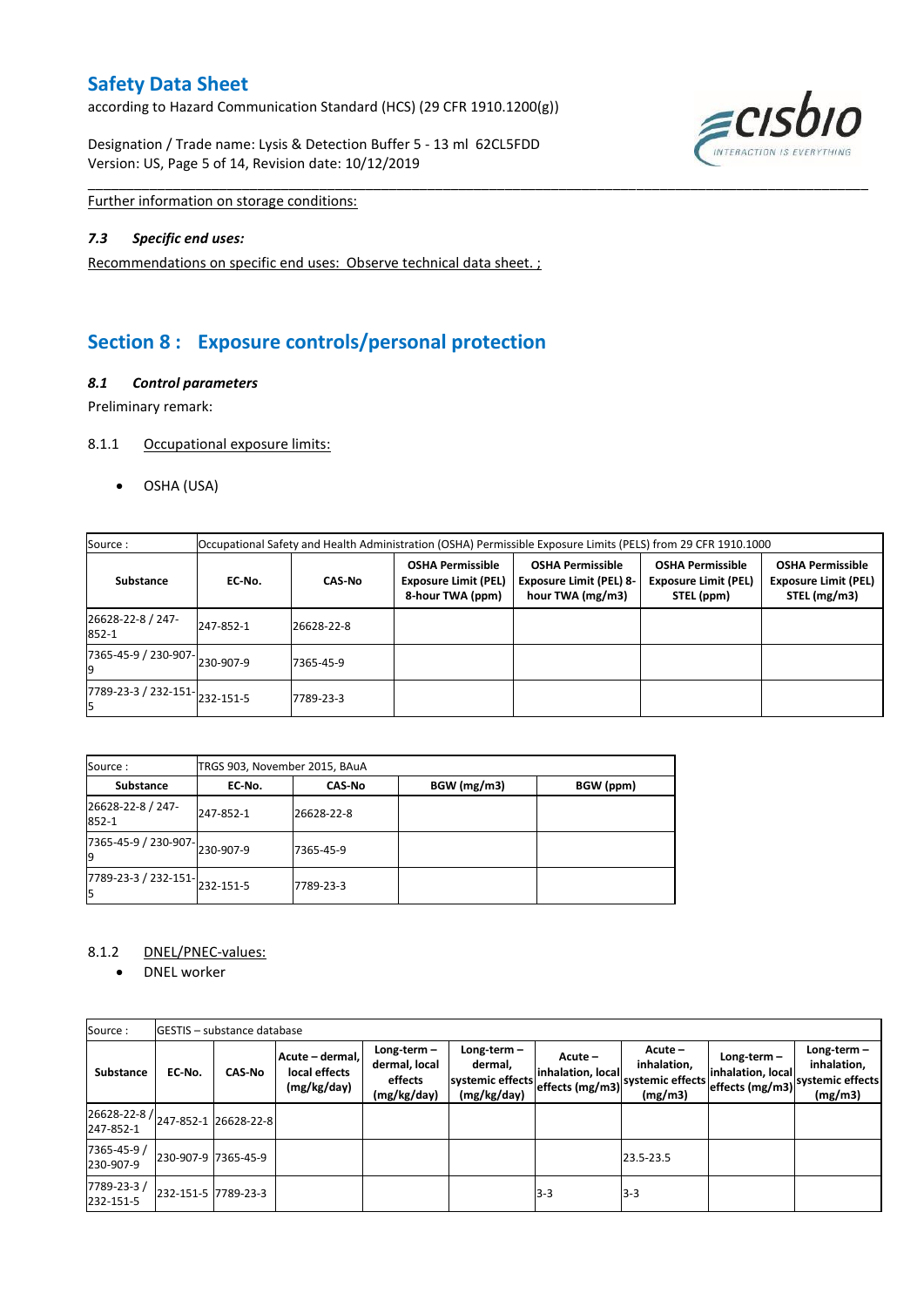according to Hazard Communication Standard (HCS) (29 CFR 1910.1200(g))

Designation / Trade name: Lysis & Detection Buffer 5 - 13 ml 62CL5FDD Version: US, Page 6 of 14, Revision date: 10/12/2019



## DNEL consumer

| Source:                   |        | <b>GESTIS</b> - substance database |                                                 |                                                          |                                                             |                                                 |                                                      |                                                       |                                                             |  |  |  |  |
|---------------------------|--------|------------------------------------|-------------------------------------------------|----------------------------------------------------------|-------------------------------------------------------------|-------------------------------------------------|------------------------------------------------------|-------------------------------------------------------|-------------------------------------------------------------|--|--|--|--|
| Substance                 | EC-No. | <b>CAS-No</b>                      | Acute – dermal,<br>local effects<br>(mg/kg/day) | Long-term $-$<br>dermal, local<br>effects<br>(mg/kg/day) | Long-term $-$<br>dermal,<br>systemic effects<br>(mg/kg/day) | Acute -<br>inhalation, local<br>effects (mg/m3) | Acute-<br>inhalation,<br>systemic effects<br>(mg/m3) | Long-term $-$<br>inhalation, local<br>effects (mg/m3) | Long-term $-$<br>inhalation,<br>systemic effects<br>(mg/m3) |  |  |  |  |
| 26628-22-8 /<br>247-852-1 |        | 247-852-126628-22-8                |                                                 |                                                          |                                                             |                                                 |                                                      |                                                       |                                                             |  |  |  |  |
| 7365-45-9 /<br>230-907-9  |        | 230-907-9 7365-45-9                |                                                 |                                                          |                                                             |                                                 |                                                      |                                                       |                                                             |  |  |  |  |
| 7789-23-3/<br>232-151-5   |        | 232-151-5 7789-23-3                |                                                 |                                                          |                                                             |                                                 |                                                      |                                                       |                                                             |  |  |  |  |

\_\_\_\_\_\_\_\_\_\_\_\_\_\_\_\_\_\_\_\_\_\_\_\_\_\_\_\_\_\_\_\_\_\_\_\_\_\_\_\_\_\_\_\_\_\_\_\_\_\_\_\_\_\_\_\_\_\_\_\_\_\_\_\_\_\_\_\_\_\_\_\_\_\_\_\_\_\_\_\_\_\_\_\_\_\_\_\_\_\_\_\_\_\_\_\_\_\_\_\_\_

#### PNEC

| Source :                                         | <b>INERIS</b> |                                 |                    |  |  |              |  |  |                                                                                                                                                                                                       |  |                      |              |  |  |
|--------------------------------------------------|---------------|---------------------------------|--------------------|--|--|--------------|--|--|-------------------------------------------------------------------------------------------------------------------------------------------------------------------------------------------------------|--|----------------------|--------------|--|--|
|                                                  |               |                                 | PNEC AQUATIC       |  |  |              |  |  |                                                                                                                                                                                                       |  | <b>PNEC Sediment</b> |              |  |  |
| <b>Substance</b>                                 | EC No.        | <b>CAS-No</b>                   | freshwater         |  |  | marine water |  |  | intermittent release                                                                                                                                                                                  |  | freshwater           | marine water |  |  |
|                                                  |               |                                 | $(mg/L)$ $(mg/kg)$ |  |  |              |  |  | $\lvert (ppm) \rvert \left( (mg/L) \rvert (mg/kg) \rvert (ppm) \right) \lvert (mg/L) \rvert \left( (mg/L) \rvert (mg/L) \rvert (mg/kg) \rvert (ppm) \rvert (mg/L) \rvert (mg/kg) \rvert (ppm) \rvert$ |  |                      |              |  |  |
| 26628-22-8                                       |               | / 247-852- 247-852-1 26628-22-8 |                    |  |  |              |  |  |                                                                                                                                                                                                       |  |                      |              |  |  |
| 7365-45-9<br>/ 230-907- 230-907-9 7365-45-9<br>9 |               |                                 |                    |  |  |              |  |  |                                                                                                                                                                                                       |  |                      |              |  |  |
| 7789-23-3<br>/ 232-151- 232-151-5 7789-23-3<br>ь |               |                                 |                    |  |  |              |  |  |                                                                                                                                                                                                       |  |                      |              |  |  |

| Source:                                         | <b>INERIS</b> |               |                  |         |                                |  |          |       |        |                             |                  |  |         |       |
|-------------------------------------------------|---------------|---------------|------------------|---------|--------------------------------|--|----------|-------|--------|-----------------------------|------------------|--|---------|-------|
|                                                 |               | <b>CAS-No</b> | Others           |         |                                |  |          |       |        |                             |                  |  |         |       |
| <b>Substance</b>                                | EC-No.        |               | <b>PNEC soil</b> |         | PNEC sewage treatment<br>plant |  | PNEC air |       |        | PNEC secondary<br>poisoning |                  |  |         |       |
|                                                 |               |               | (mg/L)           | (mg/kg) | $(ppm)$ $(mg/L)$               |  | (mg/kg)  | (ppm) | (mg/L) | (mg/kg)                     | $(ppm)$ $(mg/L)$ |  | (mg/kg) | (ppm) |
| $26628 - 22 - 8$ / $247 - 852 - 1$<br>247-852-1 |               | 26628-22-8    |                  |         |                                |  |          |       |        |                             |                  |  |         |       |
| 7365-45-9 /<br>230-907-9                        | 230-907-9     | 7365-45-9     |                  |         |                                |  |          |       |        |                             |                  |  |         |       |
| 7789-23-3/<br>232-151-5                         | 232-151-5     | 7789-23-3     |                  |         |                                |  |          |       |        |                             |                  |  |         |       |

## *8.2 Exposure controls*

8.2.1 Appropriate engineering controls:

Technical measures and appropriate working operations should be given priority over the use of personal protective equipment. See section 7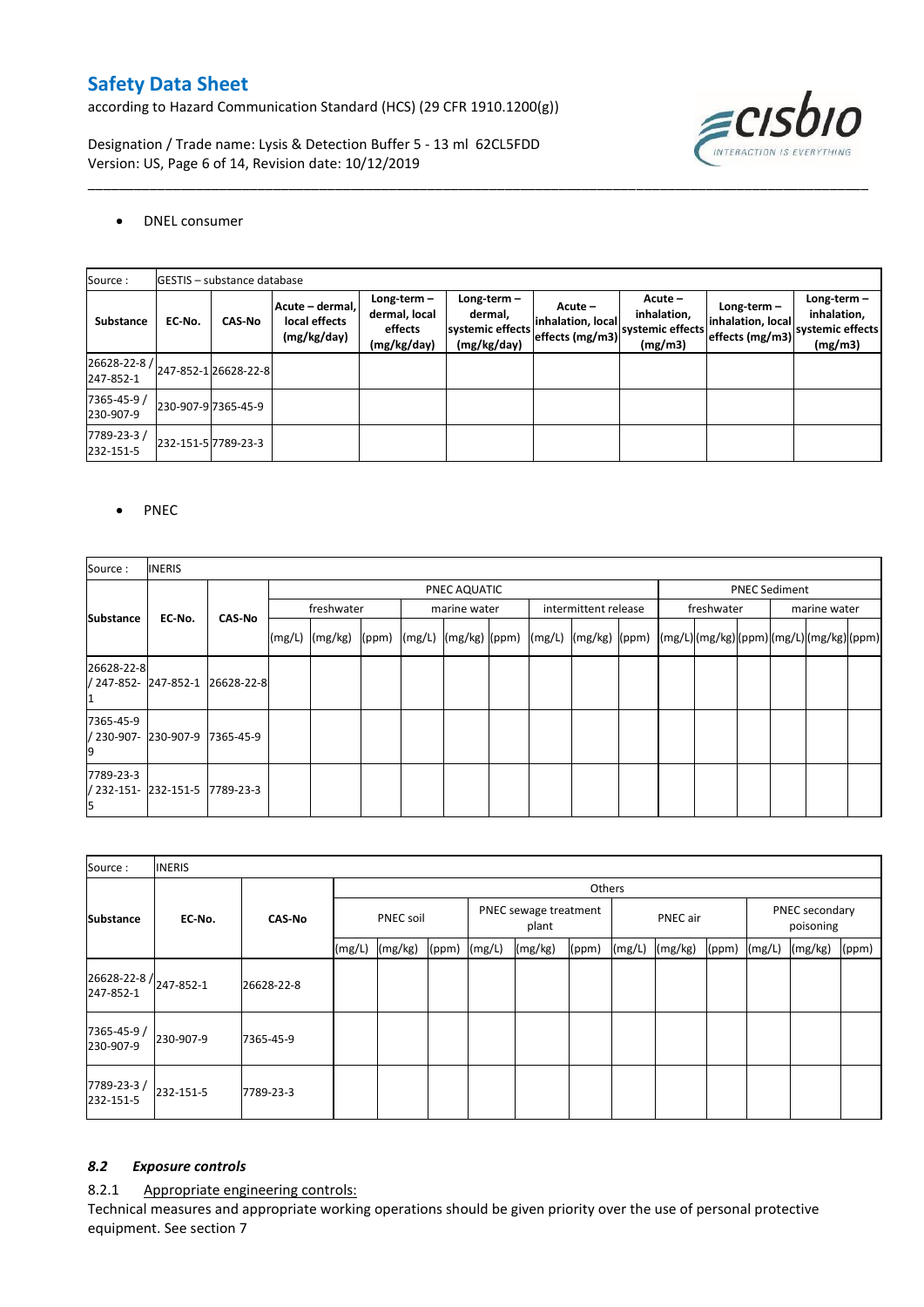according to Hazard Communication Standard (HCS) (29 CFR 1910.1200(g))

Designation / Trade name: Lysis & Detection Buffer 5 - 13 ml 62CL5FDD Version: US, Page 7 of 14, Revision date: 10/12/2019



8.2.2 Personal protective equipment: Eye / Face protection: Safety glasses with side-shields ; Skin protection:Gloves ; Respiratory protection:Ensure adequate ventilation ; Thermal hazards: 8.2.3 Environmental exposure controls: Consumer exposure control Measures related to consumer uses of the substance (as such or in mixtures): Measures related to the service life of the substance in articles:

## **Section 9 : Physical and chemical properties**

#### *9.1 Information on basic physical and chemical properties*

| <b>Appearance</b>     |            |
|-----------------------|------------|
| Physical state        | Liquid     |
| Colour                | Colorless: |
| Odour                 |            |
| Odour threshold (ppm) |            |

\_\_\_\_\_\_\_\_\_\_\_\_\_\_\_\_\_\_\_\_\_\_\_\_\_\_\_\_\_\_\_\_\_\_\_\_\_\_\_\_\_\_\_\_\_\_\_\_\_\_\_\_\_\_\_\_\_\_\_\_\_\_\_\_\_\_\_\_\_\_\_\_\_\_\_\_\_\_\_\_\_\_\_\_\_\_\_\_\_\_\_\_\_\_\_\_\_\_\_\_\_

|                                                             |                                           | Value | Concentration<br>(mol/L) | Method | Temperature (°C) | Pressure (kPa) | Remark |
|-------------------------------------------------------------|-------------------------------------------|-------|--------------------------|--------|------------------|----------------|--------|
| pH                                                          |                                           |       |                          |        |                  |                |        |
| Melting point (°C)                                          |                                           |       |                          |        |                  |                |        |
| Freezing point (°C)                                         |                                           |       |                          |        |                  |                |        |
| Initial boiling point/boiling range (°C)                    |                                           |       |                          |        |                  |                |        |
| Flash point (°C)                                            |                                           |       |                          |        |                  |                |        |
| Evaporation rate (kg/m <sup>2</sup> /h)                     |                                           |       |                          |        |                  |                |        |
| Flammability (type:) (%)                                    |                                           |       |                          |        |                  |                |        |
| Upper/lower<br>flammability or explosive<br>limits          | Upper explosive limit<br>(%)              |       |                          |        |                  |                |        |
|                                                             | Lower explosive limit (%)                 |       |                          |        |                  |                |        |
| Vapour pressure (kPa)                                       |                                           |       |                          |        |                  |                |        |
| Vapour density (g/cm <sup>3</sup> )                         |                                           |       |                          |        |                  |                |        |
|                                                             | Density (g/cm <sup>3</sup> )              |       |                          |        |                  |                |        |
| Densities                                                   | Relative density (g/cm <sup>3</sup> )     |       |                          |        |                  |                |        |
|                                                             | Bulk density (g/cm <sup>3</sup> )         |       |                          |        |                  |                |        |
|                                                             | Critical density (g/cm <sup>3</sup> )     |       |                          |        |                  |                |        |
| Solubility (Type: ) (g/L)                                   |                                           |       |                          |        |                  |                |        |
| Partition coefficient (log Pow)<br>n-octanol/water at pH :  |                                           |       |                          |        |                  |                |        |
| Auto-ignition temperature (°C)                              |                                           |       |                          |        |                  |                |        |
| Decomposition temperature (°C)<br>Decomposition energy : kJ |                                           |       |                          |        |                  |                |        |
| Viscosity                                                   | Viscosity, dynamic (poiseuille)           |       |                          |        |                  |                |        |
|                                                             | Viscosity, cinematic (cm <sup>3</sup> /s) |       |                          |        |                  |                |        |
|                                                             | <b>Explosive properties</b>               |       |                          |        |                  |                |        |
|                                                             | Oxidising properties                      |       |                          |        |                  |                |        |

### *9.2 Other information:*

No other relevant data available

## **Section 10 : Stability and reactivity**

### *10.1 Reactivity*

This material is considered to be non-reactive under normal use conditions. ;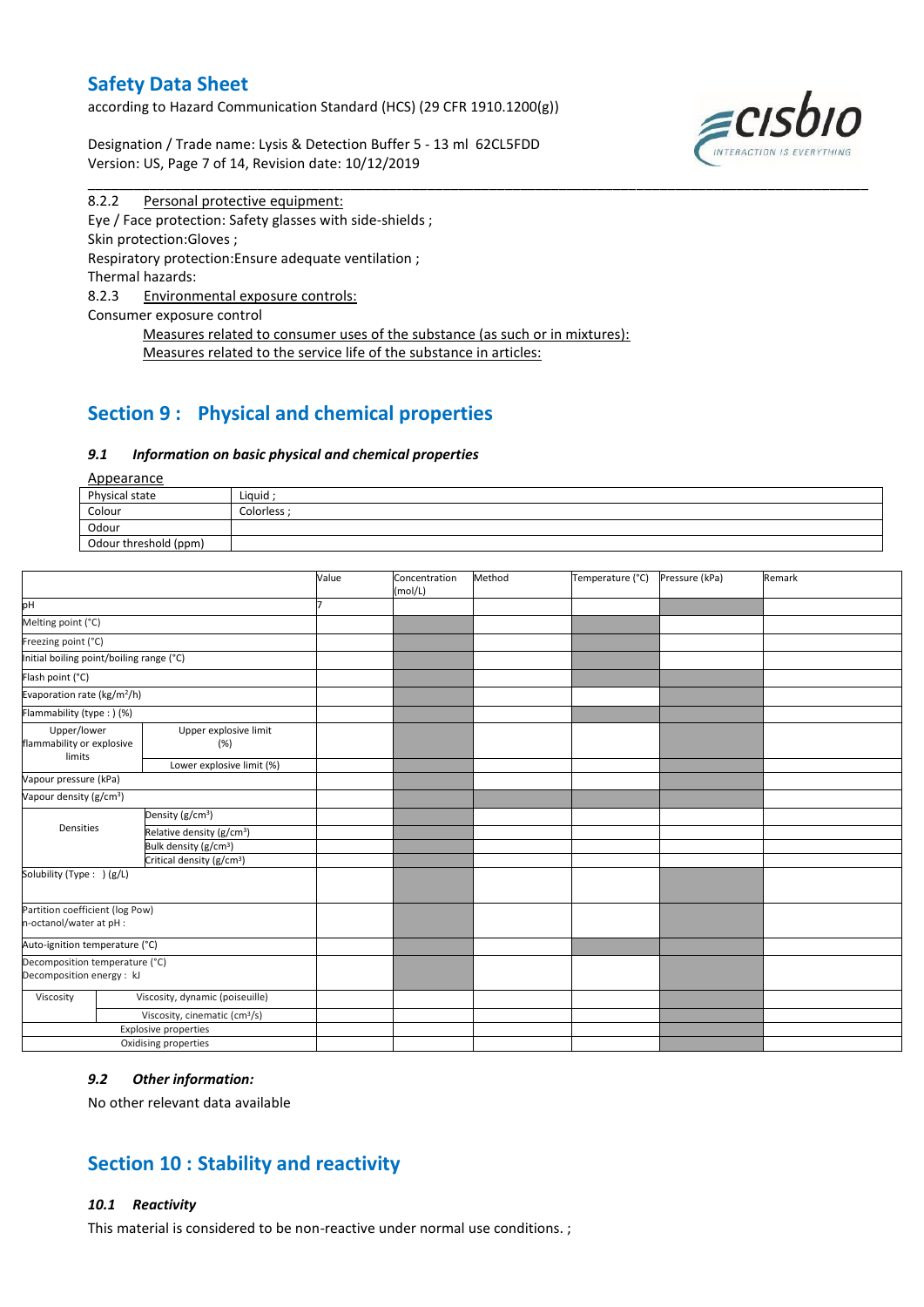according to Hazard Communication Standard (HCS) (29 CFR 1910.1200(g))

Designation / Trade name: Lysis & Detection Buffer 5 - 13 ml 62CL5FDD Version: US, Page 8 of 14, Revision date: 10/12/2019



### *10.2 Chemical stability*

- *10.3 Possibility of hazardous reactions*
- *10.4 Conditions to avoid:*
- *10.5 Incompatible materials:*

#### *10.6 Hazardous decomposition products:*

Does not decompose when used for intended uses. ;

## **Section 11 : Toxicological information**

Toxicokinetics, metabolism and distribution

#### *11.1 Information on toxicological effects*

**Substances** 

**Acute toxicity**

Animal data: Acute oral toxicity:

| Substance name | LD50<br>(mg/kg) | <b>Species</b> | Method | Symptoms / delayed effects | Remark |
|----------------|-----------------|----------------|--------|----------------------------|--------|
| 9002-93-1      | 1800-1800       | Rat            |        |                            |        |

\_\_\_\_\_\_\_\_\_\_\_\_\_\_\_\_\_\_\_\_\_\_\_\_\_\_\_\_\_\_\_\_\_\_\_\_\_\_\_\_\_\_\_\_\_\_\_\_\_\_\_\_\_\_\_\_\_\_\_\_\_\_\_\_\_\_\_\_\_\_\_\_\_\_\_\_\_\_\_\_\_\_\_\_\_\_\_\_\_\_\_\_\_\_\_\_\_\_\_\_\_

Acute dermal toxicity:

Acute inhalative toxicity:

Practical experience / human evidence: Assessment / Classification: General Remark:

## **Skin corrosion/irritation**

### Animal data:

| Substance .<br>ance name | Species | Method | Exposure time | <b>Result/evaluation</b><br>. | Score<br>. | Remark |
|--------------------------|---------|--------|---------------|-------------------------------|------------|--------|
| 9002-93-<br>⊥ ب          |         |        |               |                               |            |        |

In-vitro skin test method: In-vitro skin test result: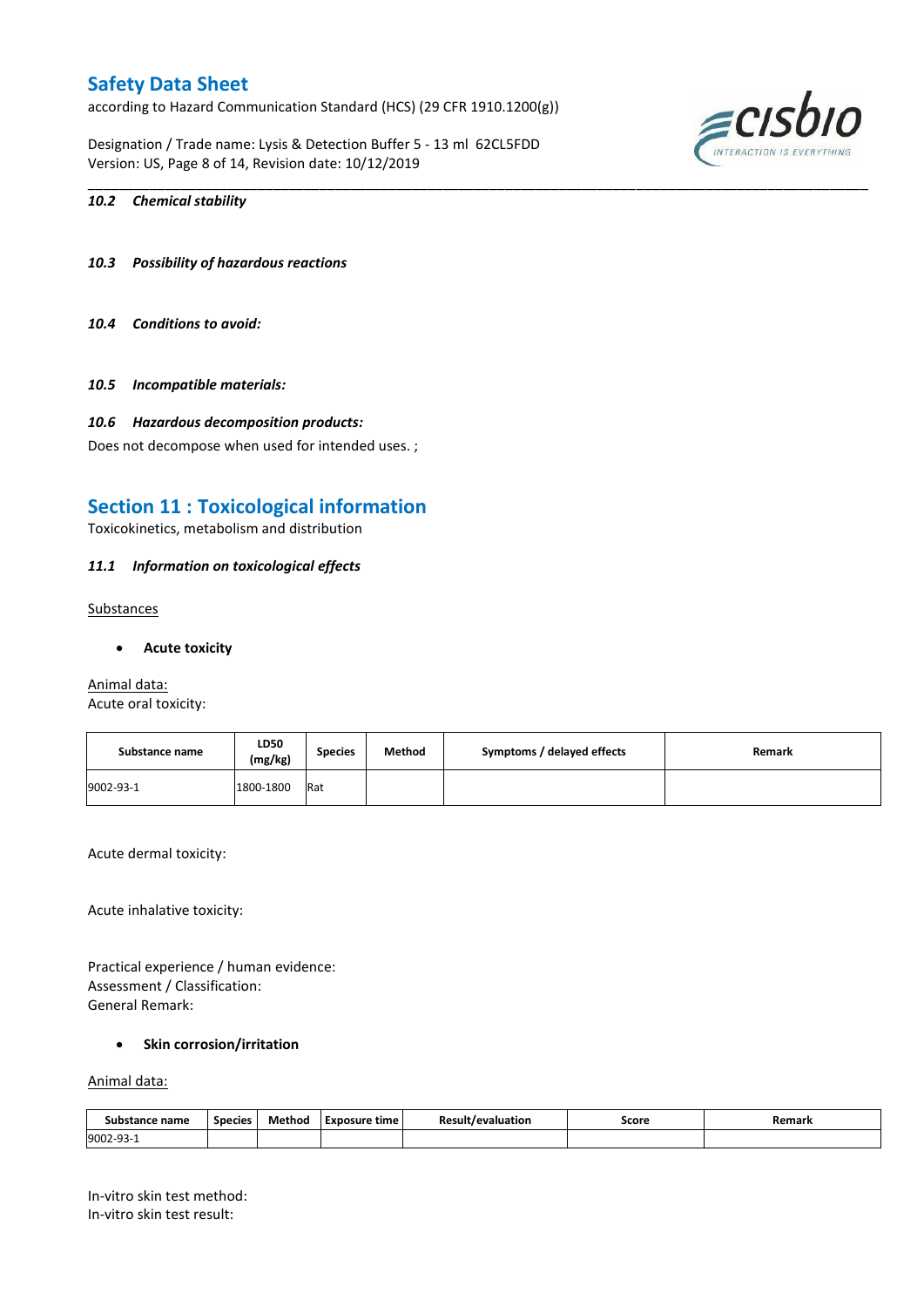according to Hazard Communication Standard (HCS) (29 CFR 1910.1200(g))

Designation / Trade name: Lysis & Detection Buffer 5 - 13 ml 62CL5FDD Version: US, Page 9 of 14, Revision date: 10/12/2019



Assessment / Classification:

### **Eye damage/irritation**

Animal data:

| Substance name | <b>Species</b> | Method | Exposure time<br>__ | <b>Result/evaluation</b><br>. | Score<br>. | Remark |
|----------------|----------------|--------|---------------------|-------------------------------|------------|--------|
| 9002-93-       | Rabbit         |        |                     | E<br>ïtatior                  |            |        |

\_\_\_\_\_\_\_\_\_\_\_\_\_\_\_\_\_\_\_\_\_\_\_\_\_\_\_\_\_\_\_\_\_\_\_\_\_\_\_\_\_\_\_\_\_\_\_\_\_\_\_\_\_\_\_\_\_\_\_\_\_\_\_\_\_\_\_\_\_\_\_\_\_\_\_\_\_\_\_\_\_\_\_\_\_\_\_\_\_\_\_\_\_\_\_\_\_\_\_\_\_

In vitro eye test method: In vitro eye test result: Assessment / Classification:

C**MR effects (carcinogenity, mutagenicity and toxicity for reproduction)**

o Germ cell mutagenicity:

Animal data:

Assessment / Classification:

o Carcinogenicity

Practical experience / human evidence: Animal data:

Other information: Assessment / Classification:

o Reproductive toxicity

Practical experience / human evidence: Animal data:

Other information: Assessment / Classification:

Overall assessment on CMR properties:

- **Specific target organ toxicity (single exposure)**
	- o STOT SE 1 and 2

Animal data:

Other information:

o STOT SE 3

Practical experience / human evidence:

Other information: Assessment / Classification:

**Specific target organ toxicity (repeated exposure)**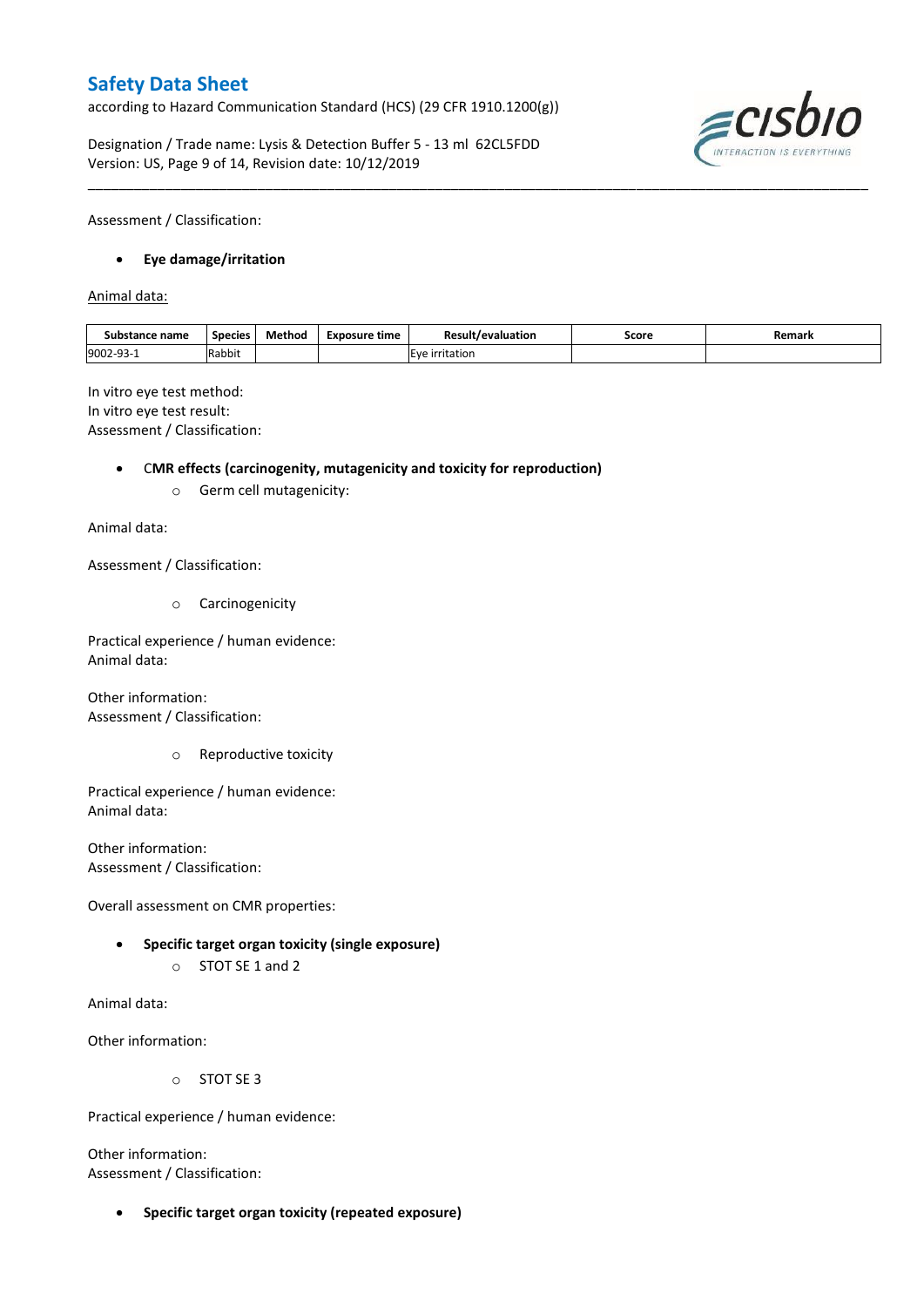according to Hazard Communication Standard (HCS) (29 CFR 1910.1200(g))

Designation / Trade name: Lysis & Detection Buffer 5 - 13 ml 62CL5FDD Version: US, Page 10 of 14, Revision date: 10/12/2019



Practical experience / human evidence: Animal data:

Assessment / Classification: Other information

**Aspiration hazard**

Practical experience / human evidence: Experimental data: viscosity data: see SECTION 9. Assessment / Classification: Remark:

11.1.1 Mixtures No toxicological information is available for the mixture itself

## **Section 12 : Ecological information**

In case that test data regarding one endpoint/differentiation exist for the mixture itself, the classification is carried out according to the substance criteria (excluding biodegradation and bioaccumulation). If no test data exist, the criteria for mixture classification has to be used (calculation method) in this case the toxicological data of the ingredients are shown.

\_\_\_\_\_\_\_\_\_\_\_\_\_\_\_\_\_\_\_\_\_\_\_\_\_\_\_\_\_\_\_\_\_\_\_\_\_\_\_\_\_\_\_\_\_\_\_\_\_\_\_\_\_\_\_\_\_\_\_\_\_\_\_\_\_\_\_\_\_\_\_\_\_\_\_\_\_\_\_\_\_\_\_\_\_\_\_\_\_\_\_\_\_\_\_\_\_\_\_\_\_

## *12.1 Aquatic toxicity:*

Acute (short-term) fish toxicity

| Source:          | Informations relatives à la réglementation VME (France) : ED 984, 07.2012 |           |                       |                       |                  |                                                  |                              |        |        |                       |  |  |
|------------------|---------------------------------------------------------------------------|-----------|-----------------------|-----------------------|------------------|--------------------------------------------------|------------------------------|--------|--------|-----------------------|--|--|
| <b>Substance</b> | EC No.                                                                    | CAS-No    | <b>LC50</b><br>(mg/L) | <b>EC50</b><br>(mg/L) | Test<br>duration | <b>Species</b>                                   | Result/<br><b>Evaluation</b> | Method | Remark | <b>General Remark</b> |  |  |
| 9002-93-1        |                                                                           | 9002-93-1 | 8.9                   |                       |                  | Pimephales<br>96 promelas<br>(fathead<br>minnow) |                              |        |        |                       |  |  |

#### Chronic (long-term) fish toxicity

| Source :         | Informations relatives à la réglementation VME (France) : ED 984, 07.2012 |                                                                                                                           |  |  |  |  |  |  |  |  |  |
|------------------|---------------------------------------------------------------------------|---------------------------------------------------------------------------------------------------------------------------|--|--|--|--|--|--|--|--|--|
| <b>Substance</b> | EC No.                                                                    | $\vert$ NOEC (mg/L) $\vert$ Test duration<br>Method<br><b>CAS-No</b><br><b>General Remark</b><br><b>Species</b><br>Remark |  |  |  |  |  |  |  |  |  |
| 9002-93-1        |                                                                           | 9002-93-1                                                                                                                 |  |  |  |  |  |  |  |  |  |

#### Acute (short-term) toxicity to crustacea

| Source:<br>Informations relatives à la réglementation VME (France) : ED 984, 07.2012 |                                                                                                                                                                      |           |    |    |  |  |  |  |  |  |
|--------------------------------------------------------------------------------------|----------------------------------------------------------------------------------------------------------------------------------------------------------------------|-----------|----|----|--|--|--|--|--|--|
| Substance                                                                            | Result/<br><b>EC50</b><br><b>CAS-No</b><br><b>Test duration</b><br>EC-No.<br>  General Remark  <br>Method<br><b>Species</b><br>Remark<br>(mg/L)<br><b>Evaluation</b> |           |    |    |  |  |  |  |  |  |
| 9002-93-1                                                                            |                                                                                                                                                                      | 9002-93-1 | 26 | 48 |  |  |  |  |  |  |

### Chronic (long-term) toxicity to crustacea

| Source:   | Informations relatives à la réglementation VME (France) : ED 984, 07.2012 |                                                                                                             |  |  |  |  |  |  |  |  |  |
|-----------|---------------------------------------------------------------------------|-------------------------------------------------------------------------------------------------------------|--|--|--|--|--|--|--|--|--|
| Substance | EC No.                                                                    | NOEC (mg/L)   Test duration<br>Method<br><b>CAS-No</b><br><b>General Remark</b><br><b>Species</b><br>Remark |  |  |  |  |  |  |  |  |  |
| 9002-93-1 | 9002-93-1                                                                 |                                                                                                             |  |  |  |  |  |  |  |  |  |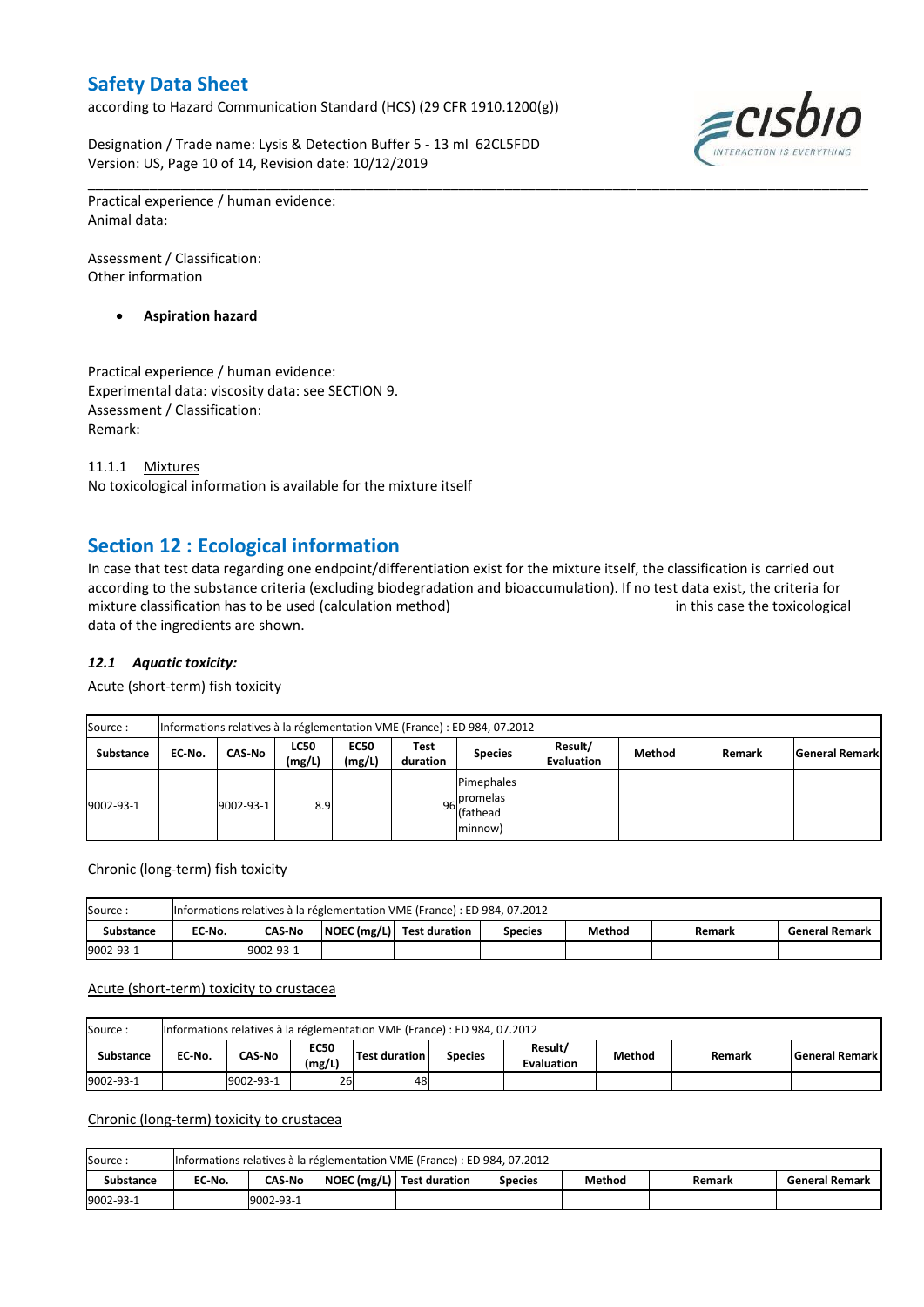according to Hazard Communication Standard (HCS) (29 CFR 1910.1200(g))

Designation / Trade name: Lysis & Detection Buffer 5 - 13 ml 62CL5FDD Version: US, Page 11 of 14, Revision date: 10/12/2019



#### Acute (short-term) toxicity to algae and cyanobacteria

| Source:          | Informations relatives à la réglementation VME (France) : ED 984, 07.2012                                                                    |           |  |  |  |  |  |  |  |  |  |
|------------------|----------------------------------------------------------------------------------------------------------------------------------------------|-----------|--|--|--|--|--|--|--|--|--|
| <b>Substance</b> | Result/<br>EC50 (mg/L) Test duration<br><b>General Remark</b><br>CAS-No<br>EC No.<br>Method<br><b>Species</b><br>Remark<br><b>Evaluation</b> |           |  |  |  |  |  |  |  |  |  |
| 9002-93-1        |                                                                                                                                              | 9002-93-1 |  |  |  |  |  |  |  |  |  |

\_\_\_\_\_\_\_\_\_\_\_\_\_\_\_\_\_\_\_\_\_\_\_\_\_\_\_\_\_\_\_\_\_\_\_\_\_\_\_\_\_\_\_\_\_\_\_\_\_\_\_\_\_\_\_\_\_\_\_\_\_\_\_\_\_\_\_\_\_\_\_\_\_\_\_\_\_\_\_\_\_\_\_\_\_\_\_\_\_\_\_\_\_\_\_\_\_\_\_\_\_

### Toxicity to microorganisms and other aquatic plants / organisms

| Source:   | Informations relatives à la réglementation VME (France) : ED 984, 07.2012                               |  |  |  |  |  |  |  |  |  |
|-----------|---------------------------------------------------------------------------------------------------------|--|--|--|--|--|--|--|--|--|
| Substance | EC50 $(mg/L)$<br><b>CAS-No</b><br>EC-No.<br>Method<br><b>General Remark</b><br><b>Species</b><br>Remark |  |  |  |  |  |  |  |  |  |
| 9002-93-1 | 9002-93-1                                                                                               |  |  |  |  |  |  |  |  |  |

Assessment / Classification:

## *12.2 Persistence and degradability*

Biodegradation:

| Source:   | Informations relatives à la réglementation VME (France) : ED 984, 07.2012                                                       |           |  |                 |       |  |                                                                                      |  |  |  |  |
|-----------|---------------------------------------------------------------------------------------------------------------------------------|-----------|--|-----------------|-------|--|--------------------------------------------------------------------------------------|--|--|--|--|
| Substance | <b>Biodegradation</b><br>Degradation<br><b>Method</b><br>CAS-No<br><b>Inoculum</b><br>Remark<br>EC No.<br>rate (%)<br>parameter |           |  |                 |       |  |                                                                                      |  |  |  |  |
| 9002-93-1 |                                                                                                                                 | 9002-93-1 |  | BOD (% of COD). | 36-36 |  | In accordance with the required<br>stability the product is poorly<br>biodegradable. |  |  |  |  |

Abiotic Degradation:

| Source:   |        |               |                                     |                                   |      |    |        |        |
|-----------|--------|---------------|-------------------------------------|-----------------------------------|------|----|--------|--------|
| Substance | EC-No. | <b>CAS-No</b> | Abiotic<br>degradation test<br>type | Half-life time Temperature<br>(j) | (°C) | рH | Method | Remark |
| 9002-93-1 |        | 9002-93-1     |                                     |                                   |      |    |        |        |

### Assessment / Classification:

### *12.3 Bioaccumulative potential*

Bioconcentration factor (BCF):

| Source:          |        |               |                |        |        |        |
|------------------|--------|---------------|----------------|--------|--------|--------|
| <b>Substance</b> | EC-No. | <b>CAS-No</b> | <b>Species</b> | Result | Method | Remark |
| 9002-93-1        |        | 9002-93-1     |                |        |        |        |

#### *12.4 Mobility in soil*

| Source:   |       |                 |                     |                          |                                        |         |                                         |                                                   |                                                   |               |        |
|-----------|-------|-----------------|---------------------|--------------------------|----------------------------------------|---------|-----------------------------------------|---------------------------------------------------|---------------------------------------------------|---------------|--------|
| Substance | EC n° |                 | CAS n° Distribution | <b>Transport</b><br>type | Henry's law<br>constant<br>(Pa.m3/mol) | Log KOC | <b>Half-life</b><br>time in<br>soil (j) | <b>Half-life</b><br>time in<br>fresh<br>water (j) | <b>Half-life</b><br>time in<br>Isea waterl<br>(j) | <b>Method</b> | Remark |
| 9002-93-1 |       | 9002-<br>$93-1$ |                     |                          |                                        |         |                                         |                                                   |                                                   |               |        |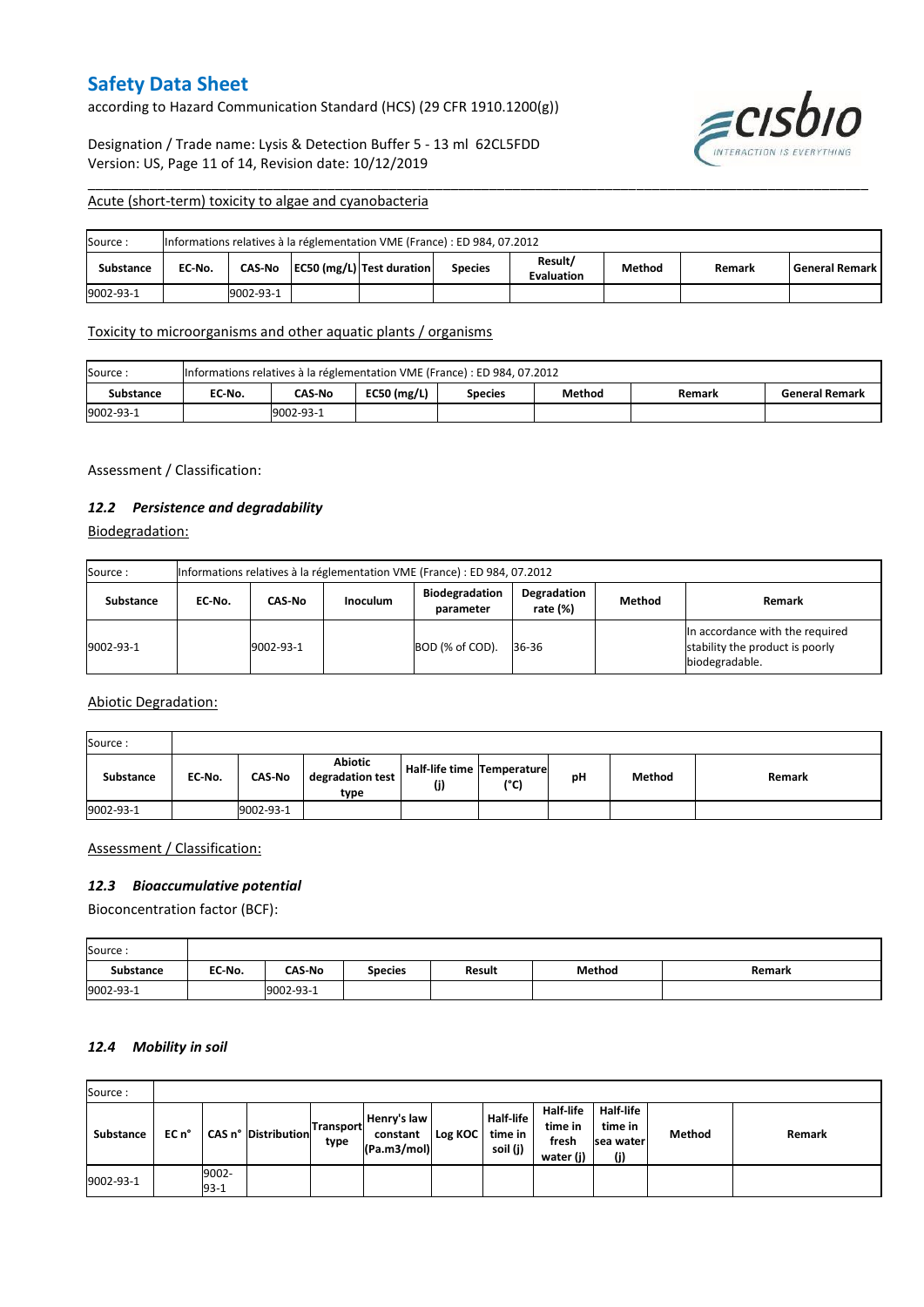according to Hazard Communication Standard (HCS) (29 CFR 1910.1200(g))

Designation / Trade name: Lysis & Detection Buffer 5 - 13 ml 62CL5FDD Version: US, Page 12 of 14, Revision date: 10/12/2019



#### *12.5 Results of PBT and vPvB assessment*

### *12.6 Other adverse effects:*

Additional ecotoxicological information:

## **Section 13 : Disposal considerations**

#### *13.1 Waste treatment methods*

Waste treatment options: Dispose of waste according to applicable legislation. ;

Other disposal recommendations: Additional information:

## **Section 14 : Transport information**

### ADR/RID/AND/IMDG/IATA

| UN No.                     |  |
|----------------------------|--|
| UN Proper shipping name    |  |
| Transport hazard class(es) |  |
| Hazard label(s)            |  |
|                            |  |
| Packing group              |  |

\_\_\_\_\_\_\_\_\_\_\_\_\_\_\_\_\_\_\_\_\_\_\_\_\_\_\_\_\_\_\_\_\_\_\_\_\_\_\_\_\_\_\_\_\_\_\_\_\_\_\_\_\_\_\_\_\_\_\_\_\_\_\_\_\_\_\_\_\_\_\_\_\_\_\_\_\_\_\_\_\_\_\_\_\_\_\_\_\_\_\_\_\_\_\_\_\_\_\_\_\_

#### *Transport in bulk according to Annex II of MARPOL 73/78 and the IBC Code*

| <b>Land transport (ADR/RID)</b>                                      |                                                  |
|----------------------------------------------------------------------|--------------------------------------------------|
| <b>Classification code ADR:</b>                                      | Special Provisions for ADR/RID:                  |
| Limited quantities for ADR/RID:                                      | <b>Excepted Quantities for ADR/RID:</b>          |
| Packing Instructions for ADR/RID:                                    |                                                  |
| Special packing provisions for ADR/RID:                              |                                                  |
| Mixed packing provisions:                                            | Portable tanks and bulk containers Instructions: |
| Portable tanks and bulk containers Special Provisions:               |                                                  |
| <b>ADR Tank Code:</b>                                                | ADR Tank special provisions:                     |
| Vehicle for tank carriage:                                           | Special provisions for carriage Packages:        |
| Special provisions for carriage Bulk:                                |                                                  |
| Special provisions for carriage for loading, unloading and handling: |                                                  |
| Special Provisions for carriage Operation:                           |                                                  |
| Hazard identification No:                                            | Transport category (Tunnel restriction code):    |
| Sea transport (IMDG)                                                 |                                                  |
| Marine Pollutant:                                                    | Subsidiary risk(s) for IMDG:                     |
| Packing provisions for IMDG:                                         | Limited quantities for IMDG:                     |
| Packing instructions for IMDG:                                       | <b>IBC</b> Instructions:                         |
| <b>IBC Provisions:</b>                                               | <b>IMO tank instructions:</b>                    |
| UN tank instructions:                                                | Tanks and bulk Provisions:                       |
| EmS:                                                                 | Stowage and segregation for IMDG:                |
| Properties and observations:                                         |                                                  |
| <u>Inland waterway transport (ADN)</u>                               |                                                  |
| <b>Classification Code ADN:</b>                                      | <b>Special Provisions ADN:</b>                   |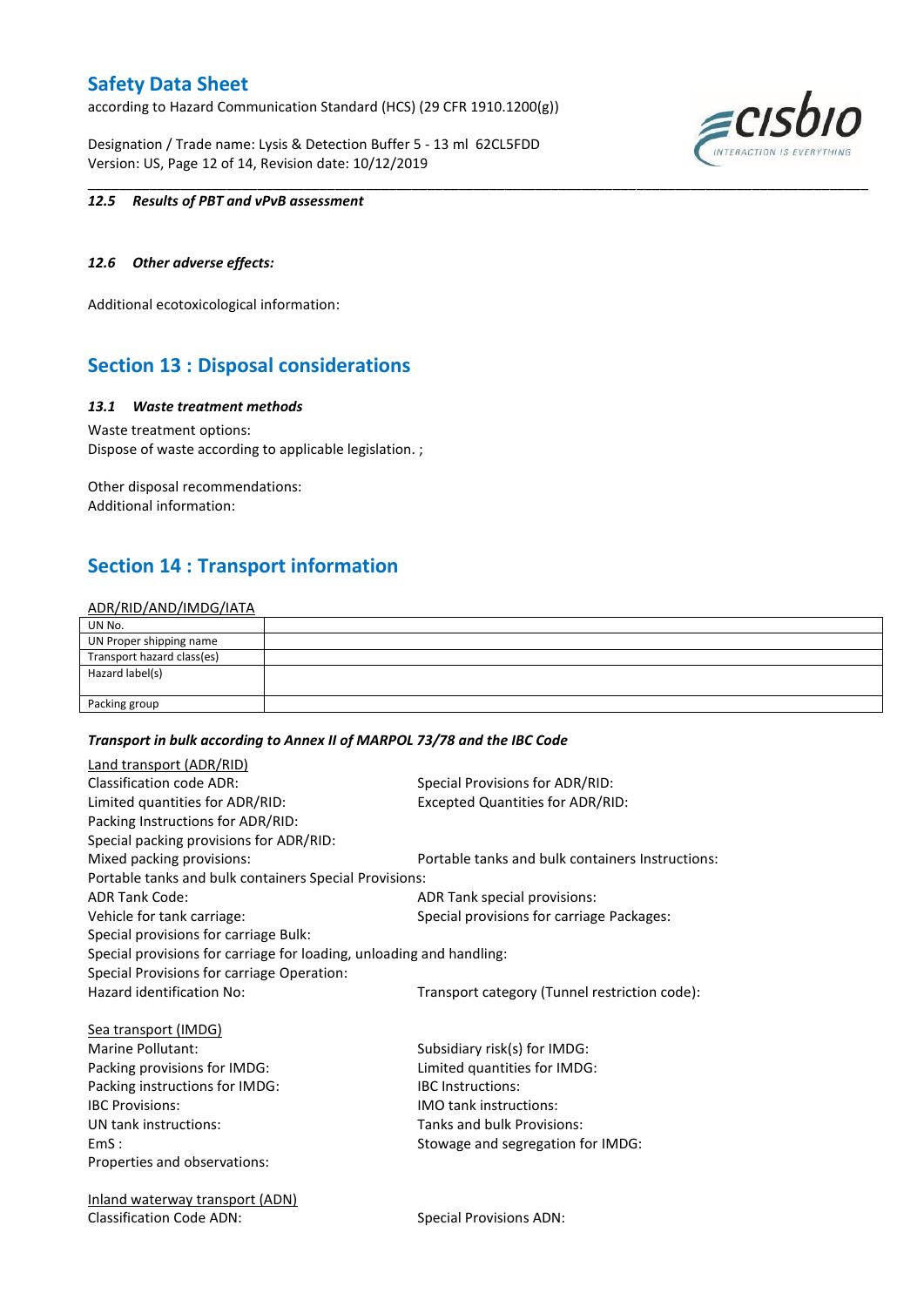according to Hazard Communication Standard (HCS) (29 CFR 1910.1200(g))

Designation / Trade name: Lysis & Detection Buffer 5 - 13 ml 62CL5FDD Version: US, Page 13 of 14, Revision date: 10/12/2019



| Limited quantities ADN:                                                | <b>Excepted quantities ADN:</b> |
|------------------------------------------------------------------------|---------------------------------|
| Carriage permitted:                                                    | Equipment required:             |
| Provisions concerning loading and unloading:                           |                                 |
| Provisions concerning carriage:                                        | Number of blue cones/lights:    |
| Remark:                                                                |                                 |
| Air transport (ICAO-TI / IATA-DGR)                                     |                                 |
| Subsidiary risk for IATA:                                              | Excepted quantity for IATA:     |
| Passenger and Cargo Aircraft Limited Quantities Packing Instructions:  |                                 |
| Passenger and Cargo Aircraft Limited Quantities Maximal Net Quantity : |                                 |
| Passenger and Cargo Aircraft Packaging Instructions:                   |                                 |
| Passenger and Cargo Aircraft Maximal Net Quantity :                    |                                 |
| Cargo Aircraft only Packaging Instructions :                           |                                 |

Cargo Aircraft only Maximal Net Quantity :

ERG code: Special Provisions for IATA:

\_\_\_\_\_\_\_\_\_\_\_\_\_\_\_\_\_\_\_\_\_\_\_\_\_\_\_\_\_\_\_\_\_\_\_\_\_\_\_\_\_\_\_\_\_\_\_\_\_\_\_\_\_\_\_\_\_\_\_\_\_\_\_\_\_\_\_\_\_\_\_\_\_\_\_\_\_\_\_\_\_\_\_\_\_\_\_\_\_\_\_\_\_\_\_\_\_\_\_\_\_

# **Section 15 : Regulatory information**

#### *15.1 Safety, health and environmental regulations/legislation specific for the substance or mixture*

### *15.2 Chemical Safety Assessment:*

For the following substances of this mixture a chemical safety assessment has been carried out :

## **Section 16 : Other information**

#### *16.1 Indication of changes*

Date of the previous version:19/11/2019 Modifications:

#### *16.2 Abbreviations and acronyms:*

#### *16.3 Key literature references and sources for data*

### *16.4 Classification for mixtures and used evaluation method according to Hazard Communication Standard (HCS) (29 CFR 1910.1200(g):*

See SECTION 2.1 (classification).

#### *16.5 Relevant R-, H- and EUH-phrases (number and full text):*

| Code | <b>Hazard statments</b>                              |
|------|------------------------------------------------------|
| H300 | <b>Fatal if swallowed</b>                            |
| H301 | Toxic if swallowed                                   |
| H302 | Harmful if swallowed                                 |
| H311 | Toxic in contact with skin                           |
| H315 | Causes skin irritation                               |
| H318 | Causes serious eye damage.                           |
| H331 | Toxic if inhaled                                     |
| H400 | Very toxic to aquatic life                           |
| H410 | Very toxic to aquatic life with long lasting effects |
| H411 | Toxic to aquatic life with long lasting effects      |